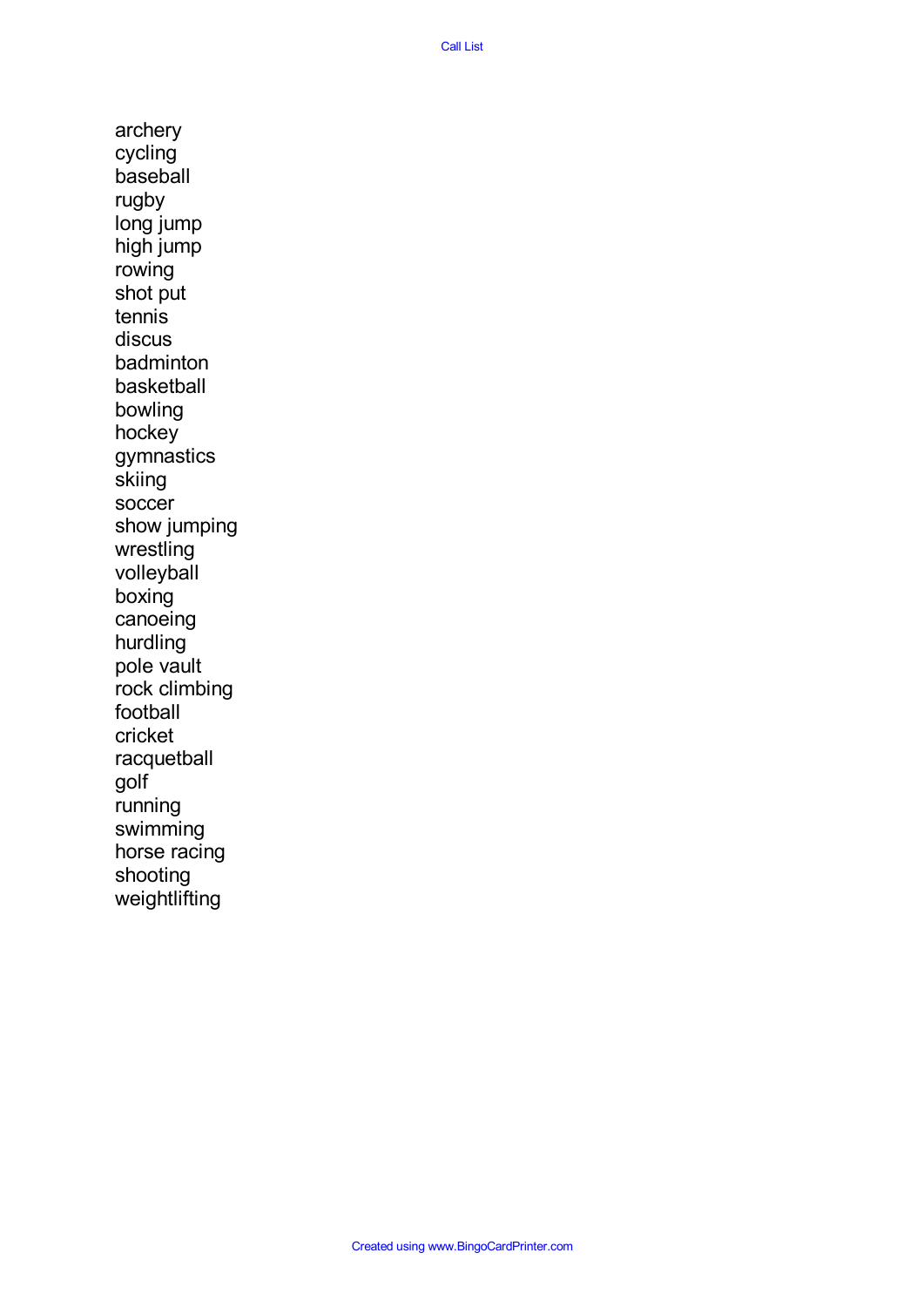| $\bm{\mathsf{B}}$ |           |               | $\overline{\mathsf{G}}$ |            |
|-------------------|-----------|---------------|-------------------------|------------|
| archery           | high jump | badminton     | gymnastics              | volleyball |
| cycling           | rowing    | basketball    | skiing                  | boxing     |
| baseball          | shot put  | Free<br>Space | soccer                  | canoeing   |
| rugby             | tennis    | bowling       | show jumping            | hurdling   |
| long jump         | discus    | hockey        | wrestling               | pole vault |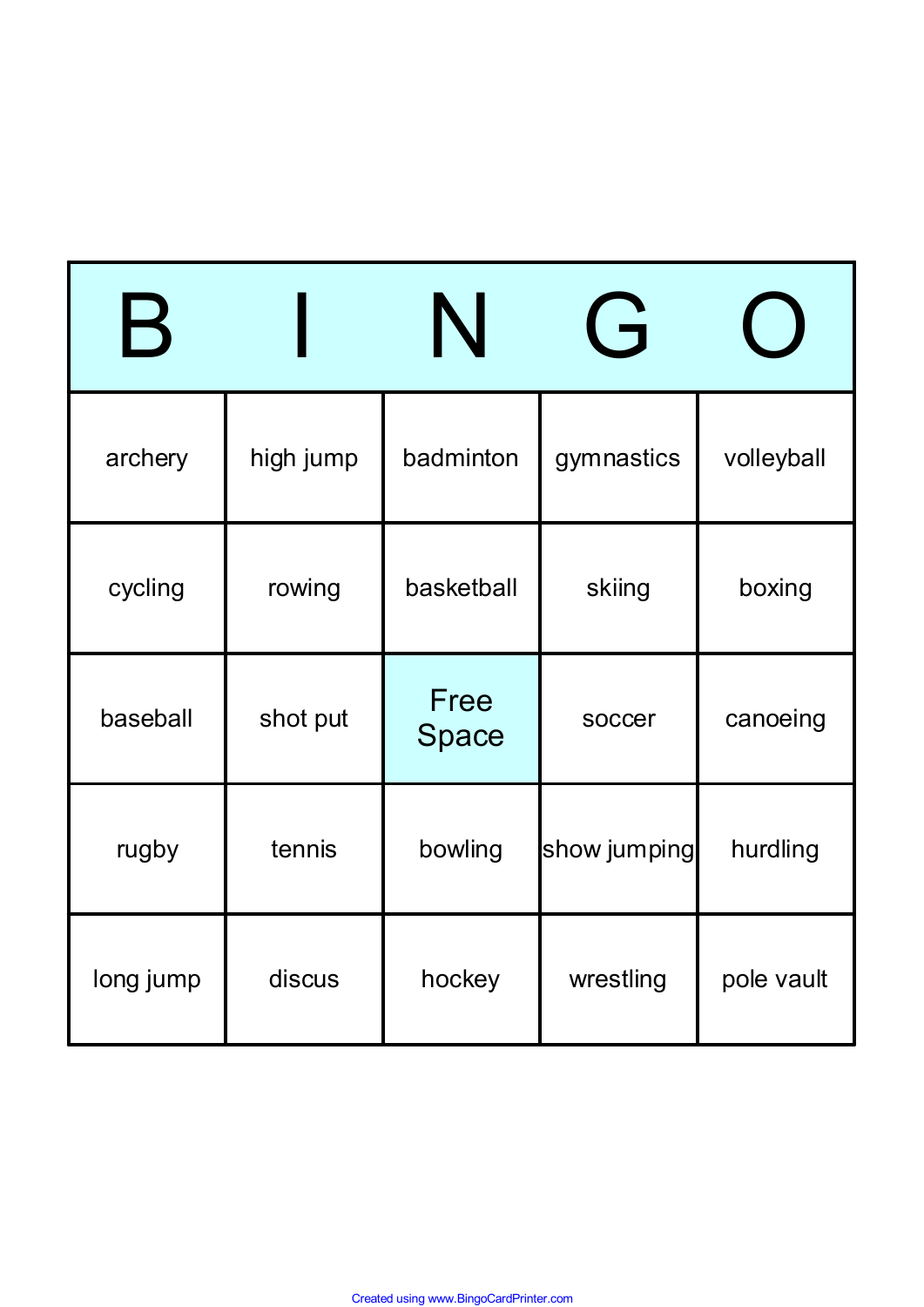| $\bm{\mathsf{B}}$ |               |               | $\overline{\mathsf{G}}$ |               |
|-------------------|---------------|---------------|-------------------------|---------------|
| tennis            | canoeing      | swimming      | baseball                | shooting      |
| pole vault        | football      | long jump     | archery                 | skiing        |
| hockey            | rock climbing | Free<br>Space | basketball              | weightlifting |
| show jumping      | badminton     | bowling       | hurdling                | boxing        |
| discus            | cricket       | shot put      | horse racing            | soccer        |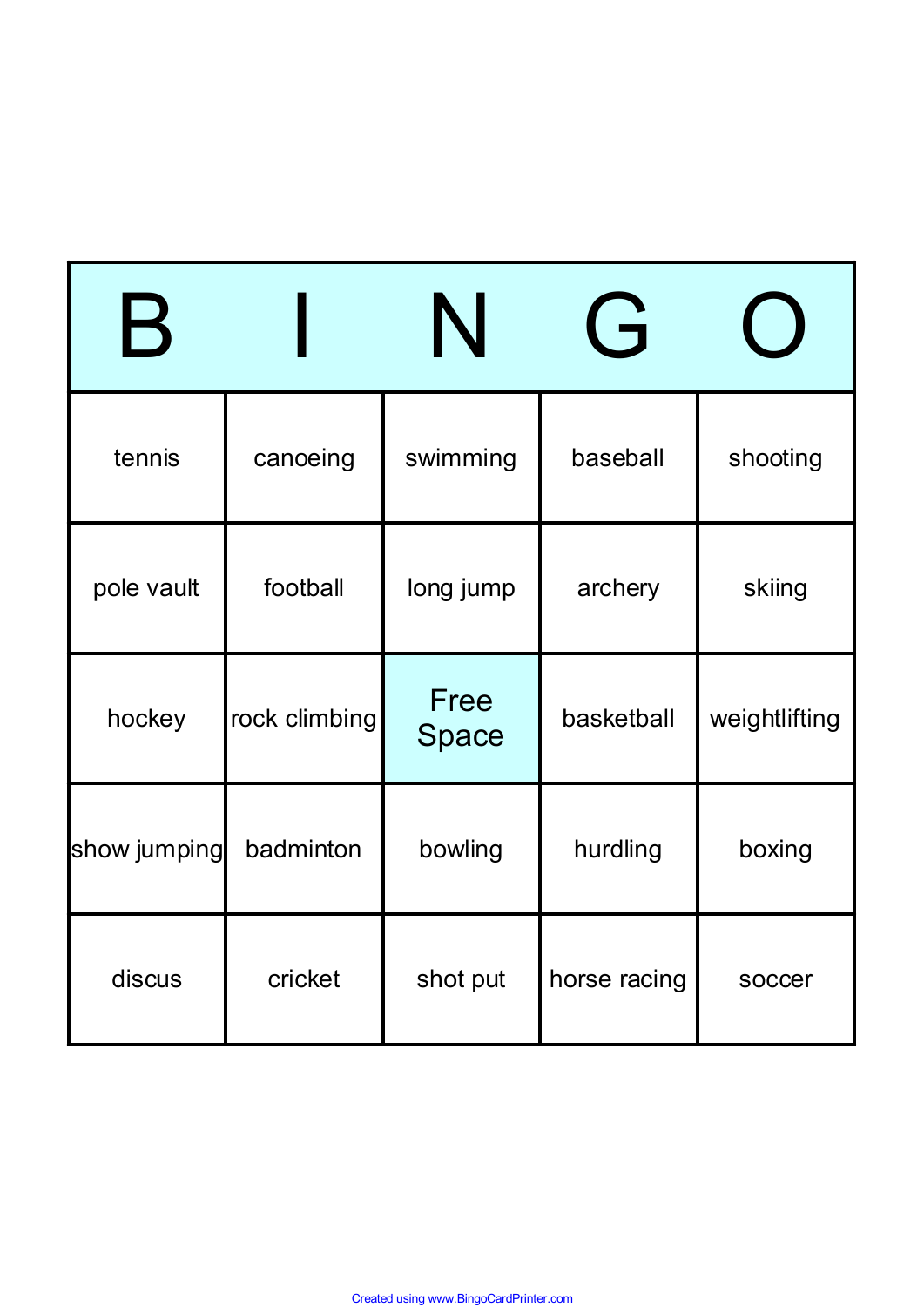| $\bm{\mathsf{B}}$ |               |               | $\overline{\mathsf{G}}$ |            |
|-------------------|---------------|---------------|-------------------------|------------|
| bowling           | hurdling      | rugby         | cycling                 | skiing     |
| rowing            | long jump     | shot put      | high jump               | boxing     |
| golf              | shooting      | Free<br>Space | wrestling               | football   |
| horse racing      | weightlifting | basketball    | baseball                | volleyball |
| gymnastics        | racquetball   | running       | pole vault              | canoeing   |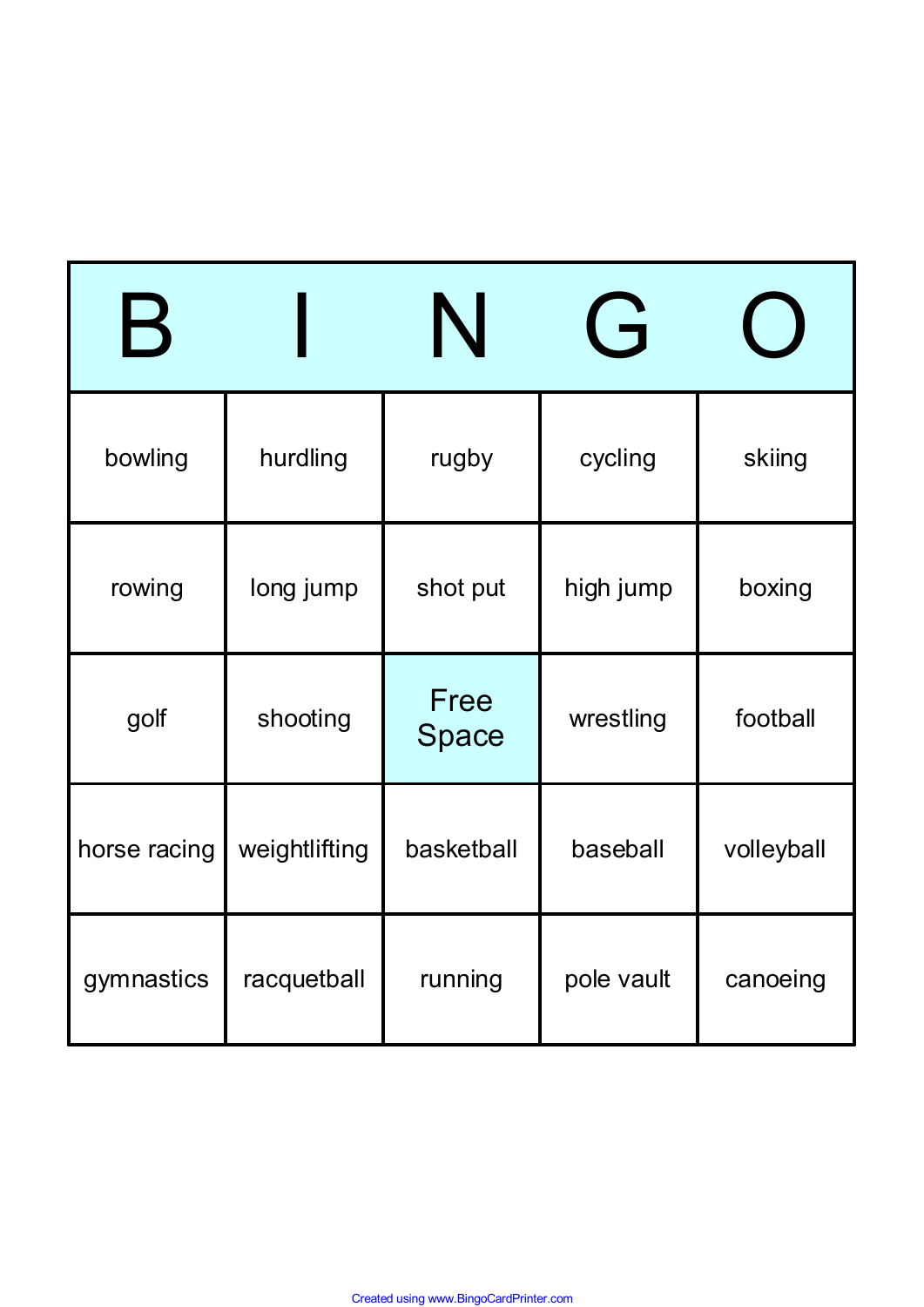| $\bm{\mathsf{B}}$ |               |               | ( <del>-</del> |            |
|-------------------|---------------|---------------|----------------|------------|
| football          | shot put      | hockey        | racquetball    | skiing     |
| swimming          | rock climbing | tennis        | discus         | volleyball |
| canoeing          | cricket       | Free<br>Space | baseball       | badminton  |
| long jump         | show jumping  | rowing        | running        | soccer     |
| basketball        | golf          | gymnastics    | boxing         | rugby      |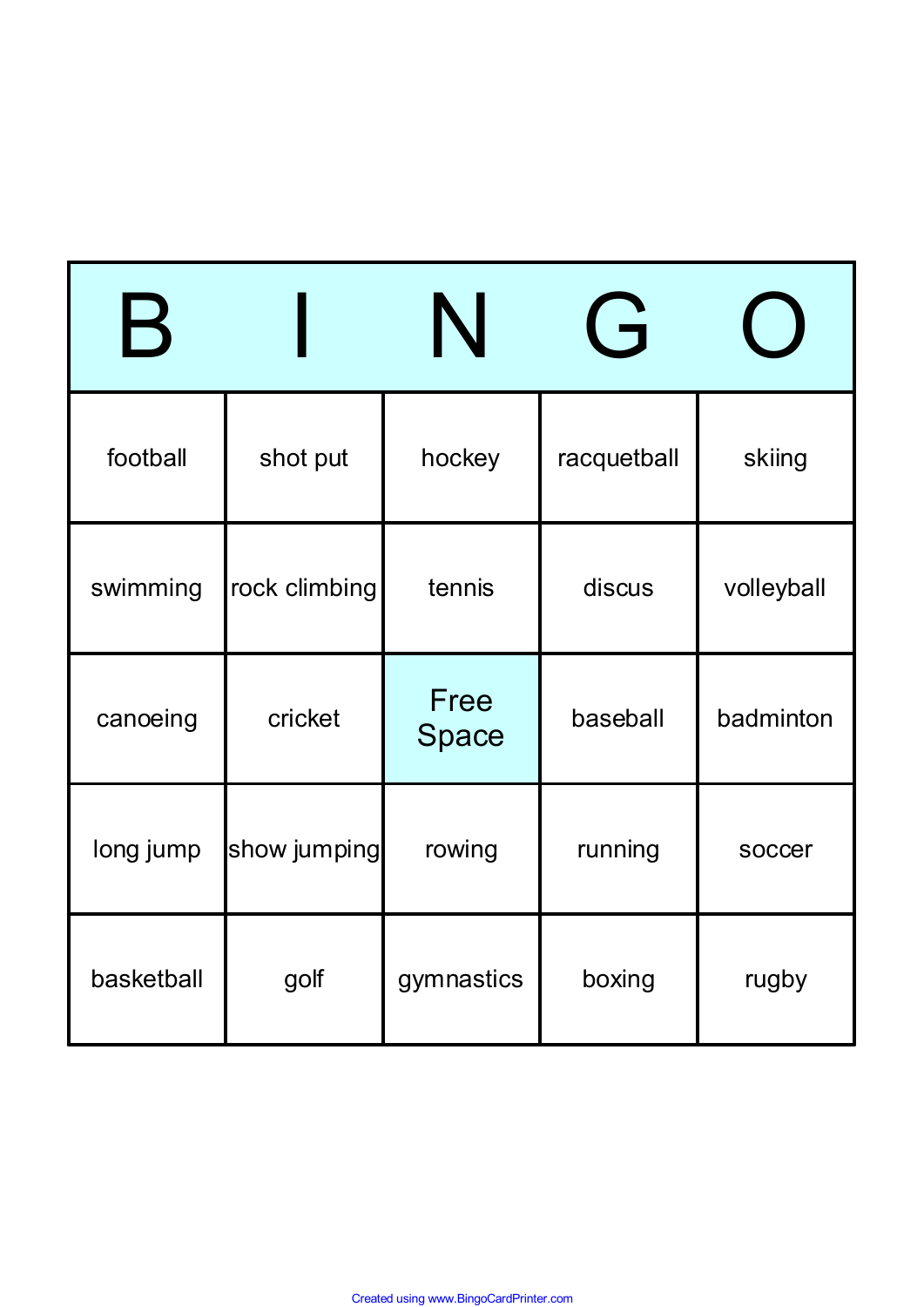| $\bm{\mathsf{B}}$ |            |               | $\overline{\mathsf{G}}$ |            |
|-------------------|------------|---------------|-------------------------|------------|
| tennis            | rugby      | badminton     | golf                    | canoeing   |
| basketball        | discus     | horse racing  | swimming                | skiing     |
| long jump         | pole vault | Free<br>Space | football                | volleyball |
| shot put          | archery    | cycling       | shooting                | baseball   |
| wrestling         | high jump  | weightlifting | boxing                  | bowling    |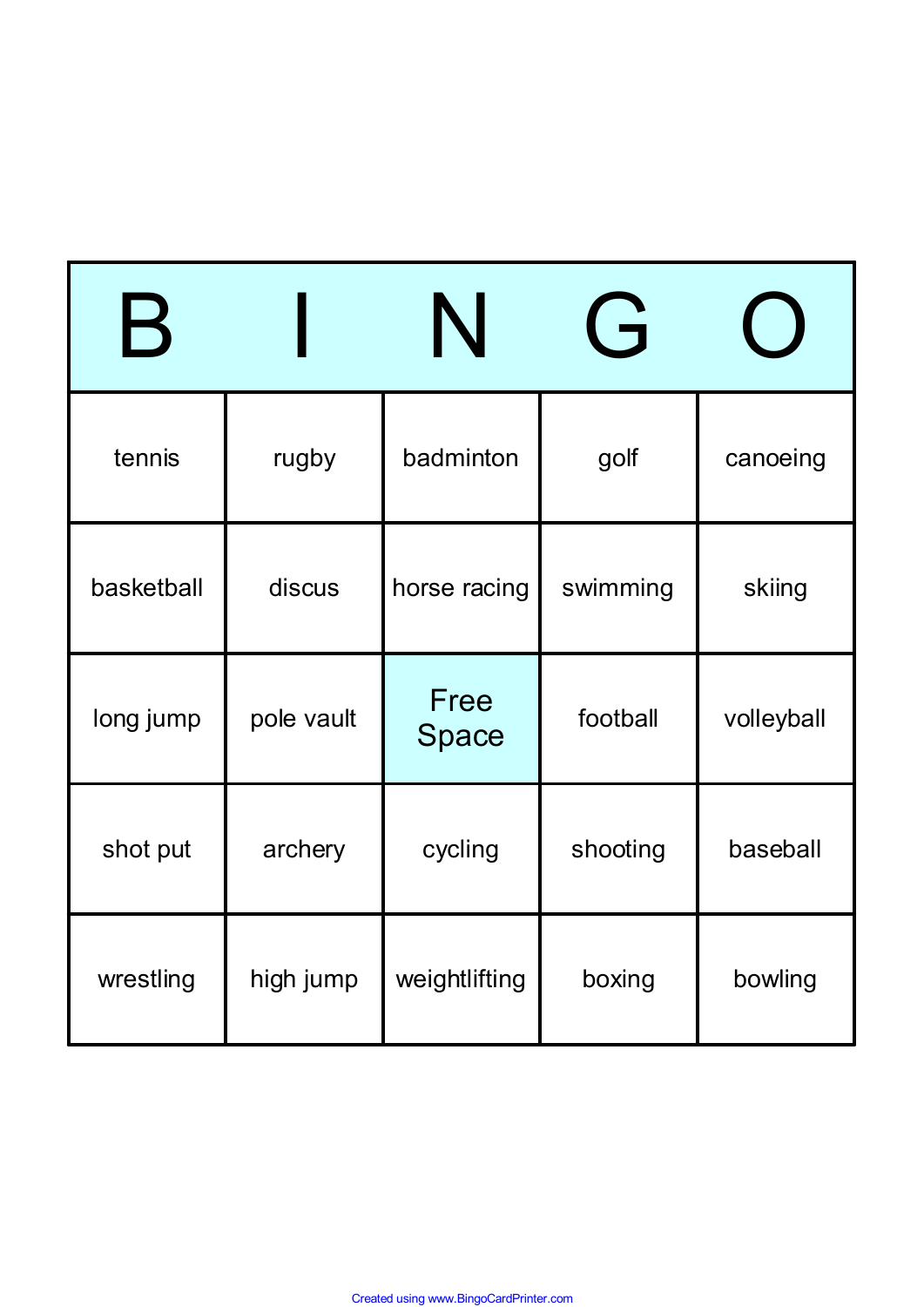| $\boldsymbol{\mathsf{B}}$ |           |               | $\overline{G}$ |           |
|---------------------------|-----------|---------------|----------------|-----------|
| cycling                   | long jump | gymnastics    | shooting       | boxing    |
| basketball                | shot put  | weightlifting | cricket        | hockey    |
| football                  | badminton | Free<br>Space | show jumping   | wrestling |
| horse racing              | running   | rock climbing | bowling        | archery   |
| racquetball               | canoeing  | rowing        | hurdling       | tennis    |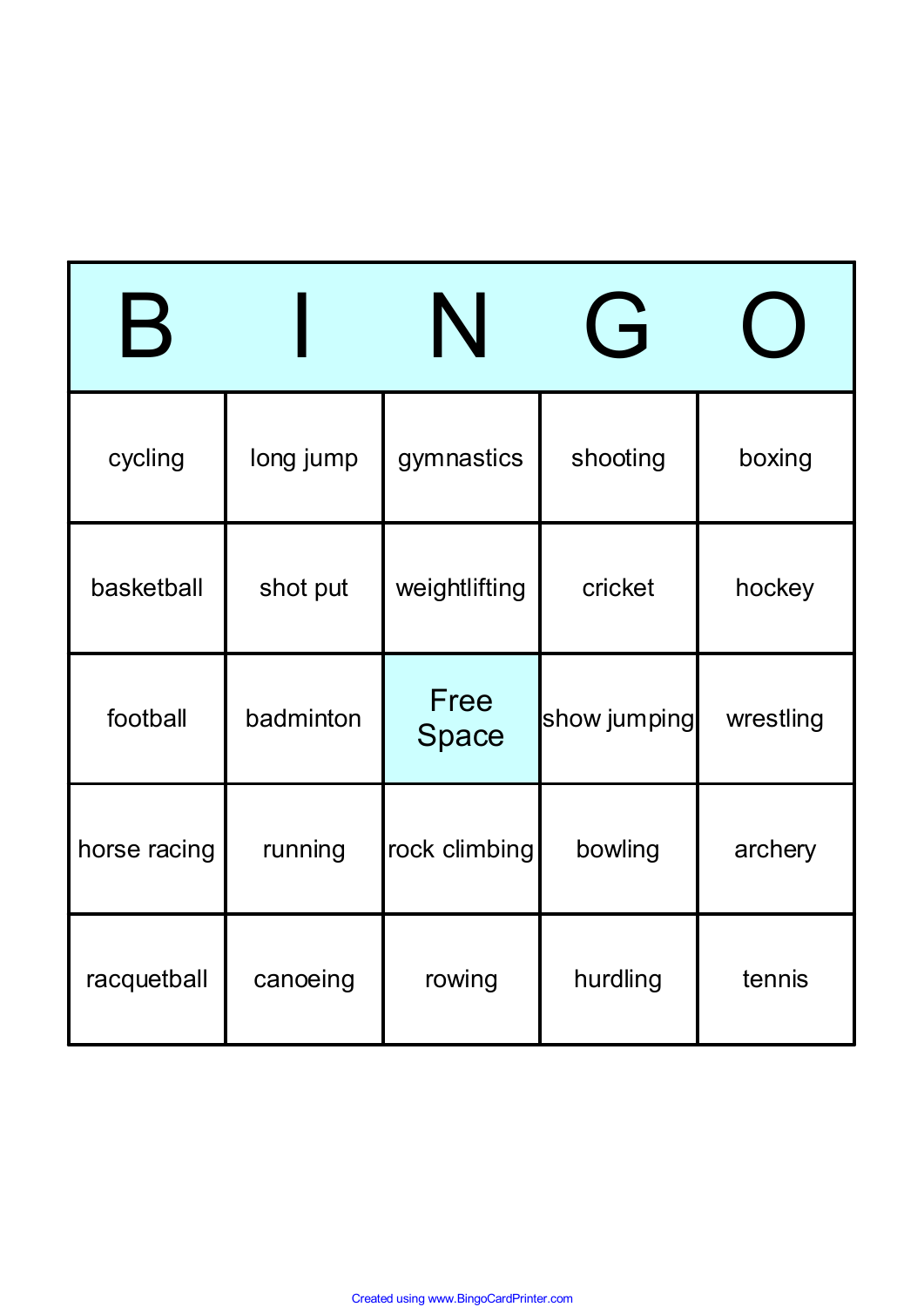| $\bm{\mathsf{B}}$ |             |               | $\overline{\mathsf{G}}$ |              |
|-------------------|-------------|---------------|-------------------------|--------------|
| long jump         | hockey      | tennis        | football                | canoeing     |
| shot put          | rugby       | high jump     | gymnastics              | horse racing |
| show jumping      | hurdling    | Free<br>Space | cycling                 | volleyball   |
| wrestling         | racquetball | swimming      | boxing                  | discus       |
| pole vault        | bowling     | running       | rowing                  | skiing       |